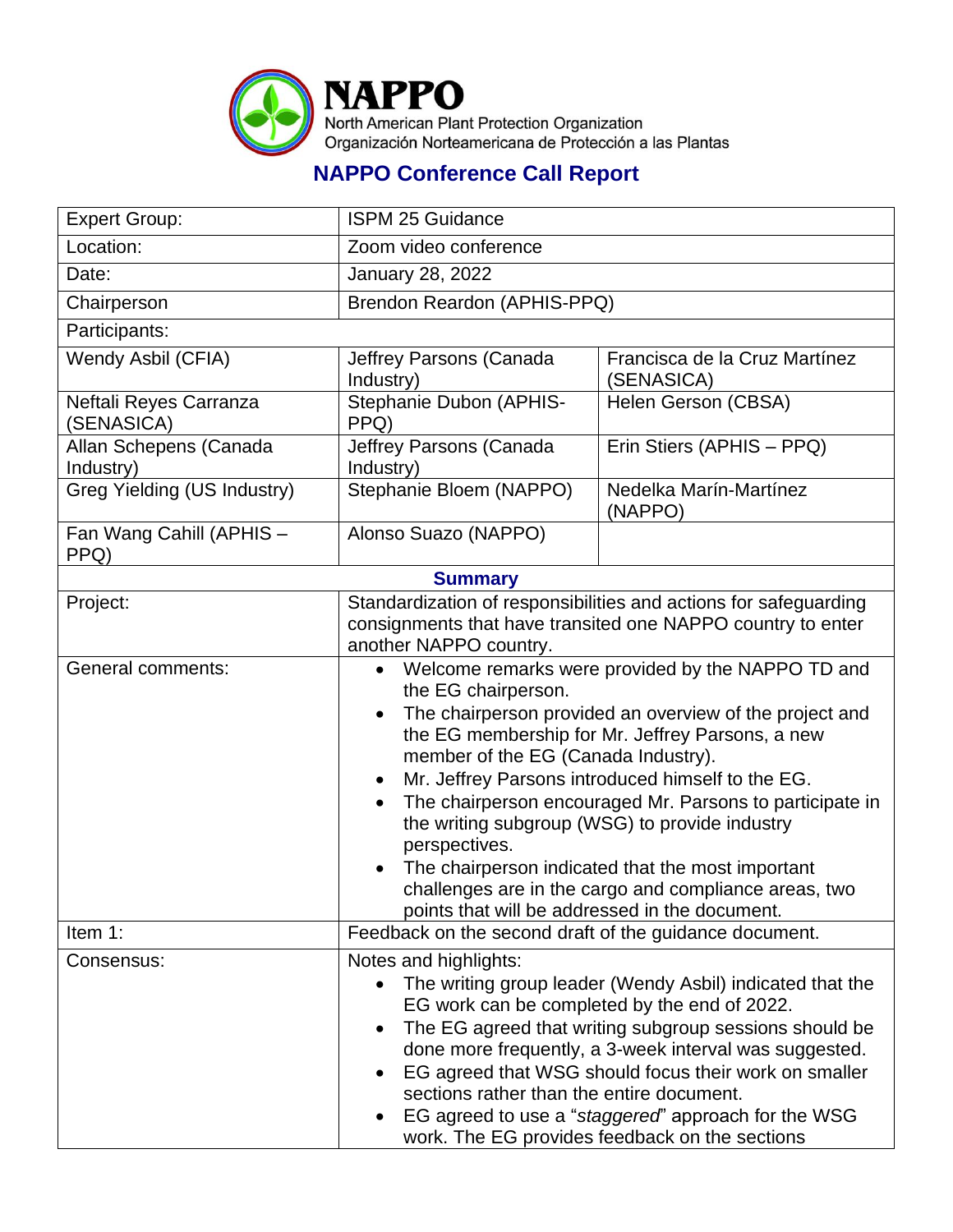| Other subjects            | previously worked by the WSG while the WSG works on a<br>new section.<br>WSG members indicated they need all the support from<br>the EG providing feedback especially from section 5 to the<br>end of the document.<br>EG members were encouraged to provide their opinion<br>and comments with respect to using a staggered<br>approach.<br>Work will be done via email exchange.<br>$\bullet$<br>Work done by the WSG will be translated by the NAPPO<br>$\bullet$<br>Secretariat and updated versions of the draft will be<br>shared with the EG prior to the video conference with the<br>entire EG.<br>EG will provide feedback to the updates provided by the<br>$\bullet$<br>WSG. Feedback will be discussed during the<br>videoconference call with the entire EG.<br>EG agreed that the WSG work for the next video call<br>$\bullet$<br>should focus on sections 1-4 of the document.<br>Document feedback<br>The chairperson shared a version of the document with feedback<br>for consideration by the WSG.<br>General comments include:<br>Hyperlink words or text in the document.<br>$\bullet$<br>Ensure to define the acronyms before using them.<br>$\bullet$<br>Use "verbatim" definitions (as they appear in international<br>$\bullet$<br>standards).<br>Include specific definitions <i>(i.e., transshipping and</i><br>$\bullet$<br>transloading) with examples provided.<br>Include flowcharts.<br>Use appropriate formatting and tone in the document.<br>Specific comments in the draft document were provided by the<br>chairperson and discussed with the EG. The chairperson also<br>added sections to include in the document, including Codes of<br>Federal Regulations (CFRs). These will be considered by the<br>WSG to include in the next draft. |             |  |
|---------------------------|------------------------------------------------------------------------------------------------------------------------------------------------------------------------------------------------------------------------------------------------------------------------------------------------------------------------------------------------------------------------------------------------------------------------------------------------------------------------------------------------------------------------------------------------------------------------------------------------------------------------------------------------------------------------------------------------------------------------------------------------------------------------------------------------------------------------------------------------------------------------------------------------------------------------------------------------------------------------------------------------------------------------------------------------------------------------------------------------------------------------------------------------------------------------------------------------------------------------------------------------------------------------------------------------------------------------------------------------------------------------------------------------------------------------------------------------------------------------------------------------------------------------------------------------------------------------------------------------------------------------------------------------------------------------------------------------------------------------------------------------------------------------------------|-------------|--|
|                           | TD informed the EG that the new Executive member from the US<br>is Mr. Ibrahim Shaqir (APHIS -PPQ).                                                                                                                                                                                                                                                                                                                                                                                                                                                                                                                                                                                                                                                                                                                                                                                                                                                                                                                                                                                                                                                                                                                                                                                                                                                                                                                                                                                                                                                                                                                                                                                                                                                                                |             |  |
| <b>Next Steps</b>         |                                                                                                                                                                                                                                                                                                                                                                                                                                                                                                                                                                                                                                                                                                                                                                                                                                                                                                                                                                                                                                                                                                                                                                                                                                                                                                                                                                                                                                                                                                                                                                                                                                                                                                                                                                                    |             |  |
| <b>Responsible Person</b> | <b>Action</b>                                                                                                                                                                                                                                                                                                                                                                                                                                                                                                                                                                                                                                                                                                                                                                                                                                                                                                                                                                                                                                                                                                                                                                                                                                                                                                                                                                                                                                                                                                                                                                                                                                                                                                                                                                      | <b>Date</b> |  |
| <b>EG</b> members         | Provide comments on the draft document from sections<br>$1 - 4.$                                                                                                                                                                                                                                                                                                                                                                                                                                                                                                                                                                                                                                                                                                                                                                                                                                                                                                                                                                                                                                                                                                                                                                                                                                                                                                                                                                                                                                                                                                                                                                                                                                                                                                                   |             |  |
| <b>WSG members</b>        | WSG to work on the remaining sections.                                                                                                                                                                                                                                                                                                                                                                                                                                                                                                                                                                                                                                                                                                                                                                                                                                                                                                                                                                                                                                                                                                                                                                                                                                                                                                                                                                                                                                                                                                                                                                                                                                                                                                                                             |             |  |